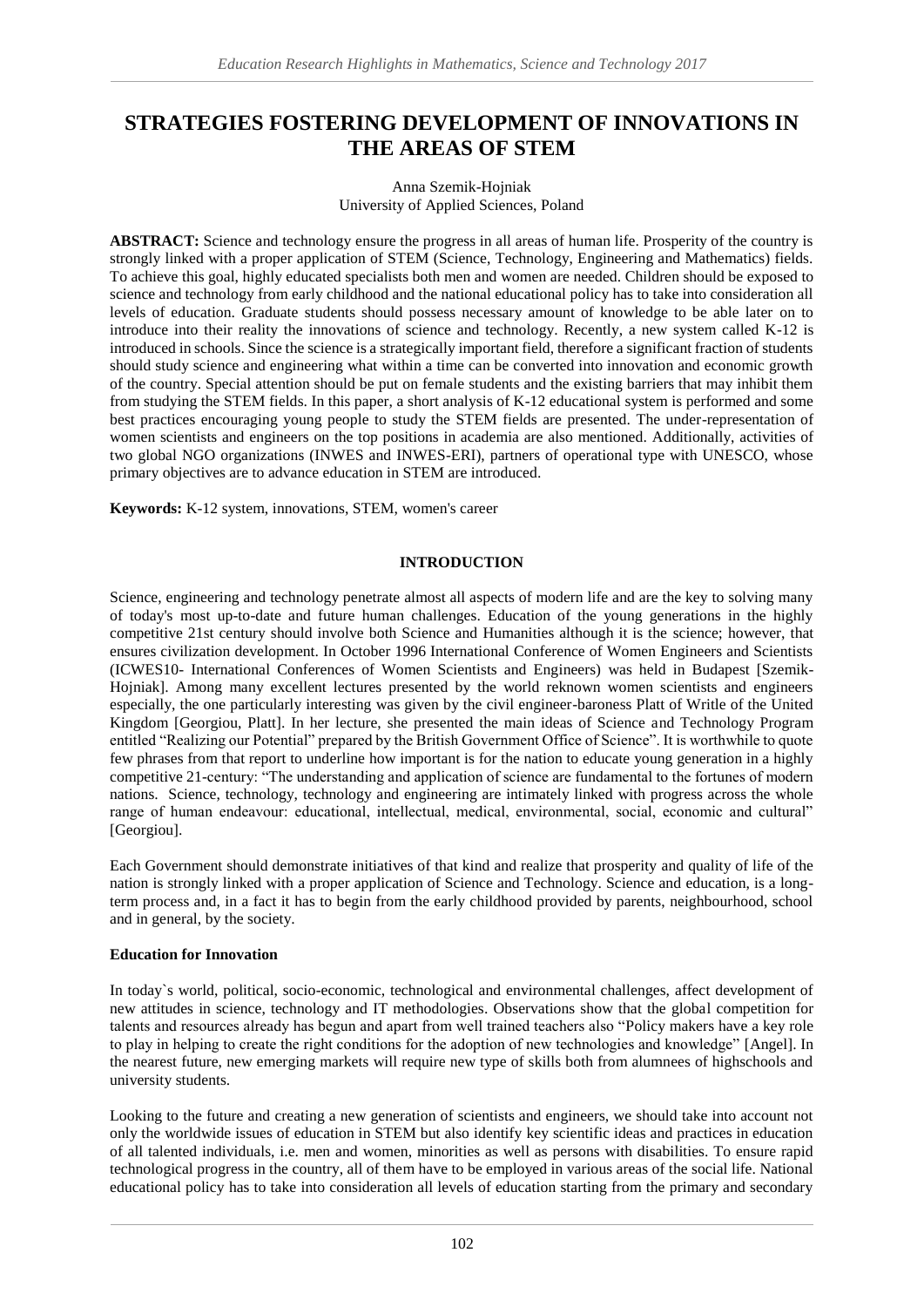schools and finalize on the highschools and universities. Certain intellectual level of students of all types of highschools and universities has to be ensured. Graduate students should possess necessary amount of knowledge, and ability to apply this knowledge to surrounding world to be able later on to introduce into their reality the innovations of science and technology.

May be in this place, the notion of innovation should be defined. We all understand that innovation is linked to the launch of new ideas and generally, it is a joint process. Using multidimentional UNESCO definition [UIS**]**:

- Innnovation is a new or substantially improved product (good or service),
- A new marketing method
- A new technological process
- A new organisational method in business practices, workplace organisation or external relations.

As far as the place of a given country in global innovation is concerned, the first one is for Israel, where 4.4 % od its GDP is invested into science. The map presented beneath shows the Global Research and Development expenditure [in %] worldwide.



Figure 1. Global research and development expenditure into science (% of GDP) [UIS].

The corresponding values per country are gathered in Table1.

| Country       | $[%]$ of GDP | Country | $[\%]$ of GDP |
|---------------|--------------|---------|---------------|
| <b>Israel</b> | 4.4          | France  | 2.23          |
| Japan         | 3.47         | China   | 2.01          |
| Finland       | 3.31         | UK      | 1.63          |
| Sweden        | 3.30         | Canada  | 1.62          |
| Danmark       | 3.01         | Italy   | 1.26          |
| Germany       | 2.85         | Russia  | 1.13          |
| <b>USA</b>    | 2.81         | Turkev  | 0.92          |
| Australia     | 2.25         | India   | 0.82          |
| France        | 2.23         | Poland  | 0.80          |
|               |              |         |               |

Table 1. Global research and development expenditure (% of GDP) invested into science [UIS].

Innovations are strongly related to economic development and are the key factors to increase the profit, productivity, innovations and country`s GDP.

The young generation, i.e. graduates of high schools and universities need to be well prepared and creative to provide innovations later on. Thus, we have to know what all students should learn by the end of high school. It is interesting to note that nowadays, a new system, preparing youth for the universities, called K-12, raises popularity worldwide and is being already implemented in many countries. This specific teaching system is now a new educational mode that is somehow different from the conventional methods. It covers the education from kindergarten till the 12th grade and introduces a more significant common work between teacher and student than before. In K-12 system, the content and resources have changed to a significant degree and the teacher needs to arrange a lot of question-answer sessions and assignments that would lead to effective learning habits in students. Schools are now striving to invest as much as possible in their infrastructure to create the best learning conditions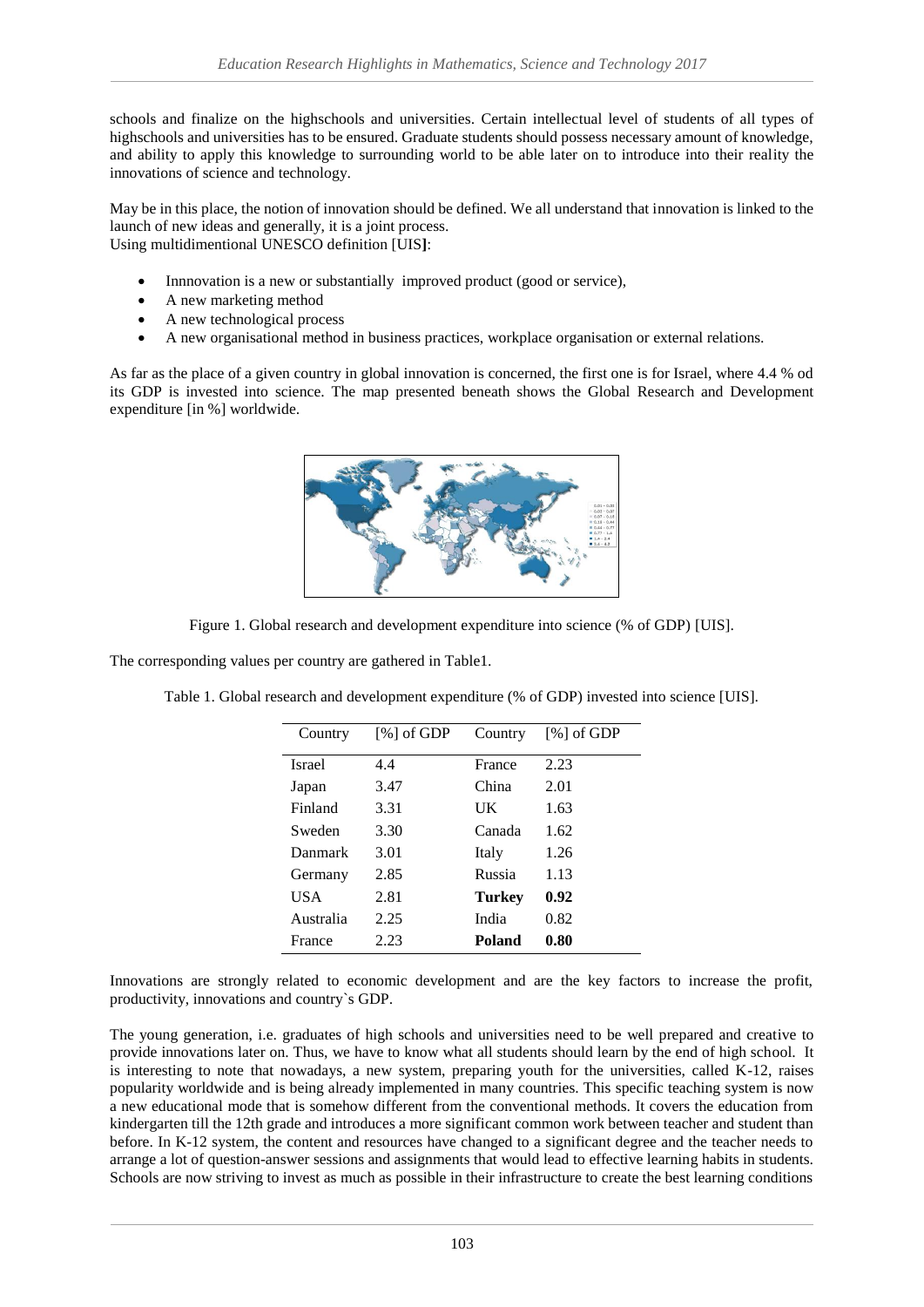for their students. Students, utilize these facilities to provide for themselves the optimum learning. Exploring one of the advices of the National Academies Report in the USA [Consensus Study Report], one may say that country`s talent pool can vastly increase by developing and improving K-12 science and education.

Educational programms of this system have to capture students' interest and provide them with the necessary foundational knowledge in the field. Educational programme in these classes should involve the following [Pellegrino]:

- 1. 1.Cross-cutting approach combining research with their common use in science and engineering,
- 2. Practices and participation in scientific and engineering projects
- 3. Fundamental ideas of exact sciences, life sciences, earth and space sciences as well as for engineering, technology, and the applications of science.

This task, places great responsibility on higher education institutions, and especially on those that train the teachers. We must remember, that the main purpose of the K-12 system is to enable all high school graduates to gain sufficient knowledge of science and engineering so that they could later on engage in public discussions about science, understand scientific and technical information, and continue careers in accordance with their interests.

Special activities should also be undertaken by Governments, National Foundations and Non-Governmental Organizations (NGO) that might help to improving teacher preparation. Certainly, many teachers need to be more provided with research experiences and an increased use of high technologies. Hence, special Programs Awarding for Excellence identifying outstanding science teachers (who could serve as models for the rest of school staff and play the role of leaders in the field of science and education improvement) are advised to establish [Madsen]. Regarding the female students, it is believed that the more information could be provided about scientific and engineering career at school, the younger women would take up natural sciences and engineering for their future studies.

# **Academic Knowledge and Social Empowerment of Women Scientists and Engineers**

# **Europe**

The economic growth largely relies on innovation and knowledge in science and technology what makes of science a strategically important field [Corsi, Saperstein]. In changing reality, science will continue its key role in development although it needs to undergo a sort of transformation, too. The inter-disciplinary cooperation between different institutions will be necessary and joint projects and programs may show to be relevant, particularly in situations when one partner has enough number of highly qualified scientists but small number of multidisciplinary laboratories/equipment. The top country scientific institutions need to carry out more applicationoriented research and faculty evaluation process has to be based on such criteria like number of patents, effectiveness of commercialization, technology transfer and others.

Universities should create friendly atmosphere also for women pursuing their carrier in STEM fields. The underrepresentation of women in sustainable development by contributing to technological advancement, industrial and economic growth is of special concern. Their full participation may be achieved both through academic knowledge and social empowerment. To increase their representation, specific public policy and programmes need to be implemented and analysed from the point of view "of their content, justifications, and the environment in which they operate in a socio-economic context" [Mazur]. From the report of European Commission published in "SHE Figures 2015" [EC] and presented as the "Glass ceiling index (GCI)" in Figure 2, results that in many European countries there is an under-representation of highly educated women on the top academic positions. The GCI (0- 1) is a relative index that compares proportion of women in academia (grades A, B, C) with the proportion of women in the top academic positions (grade A-full professor) in a given year. Walue of 1, indicates that there is no difference between the two sexes from the point of their chances to get promoted. When GCI<1-means that women are with grade A, in larger number than in academia generally and GCI>1 shows the "Glass Ceiling" and lower chances of women to be promoted. Thus, the higher the GCI values the stronger is "Glass Ceiling".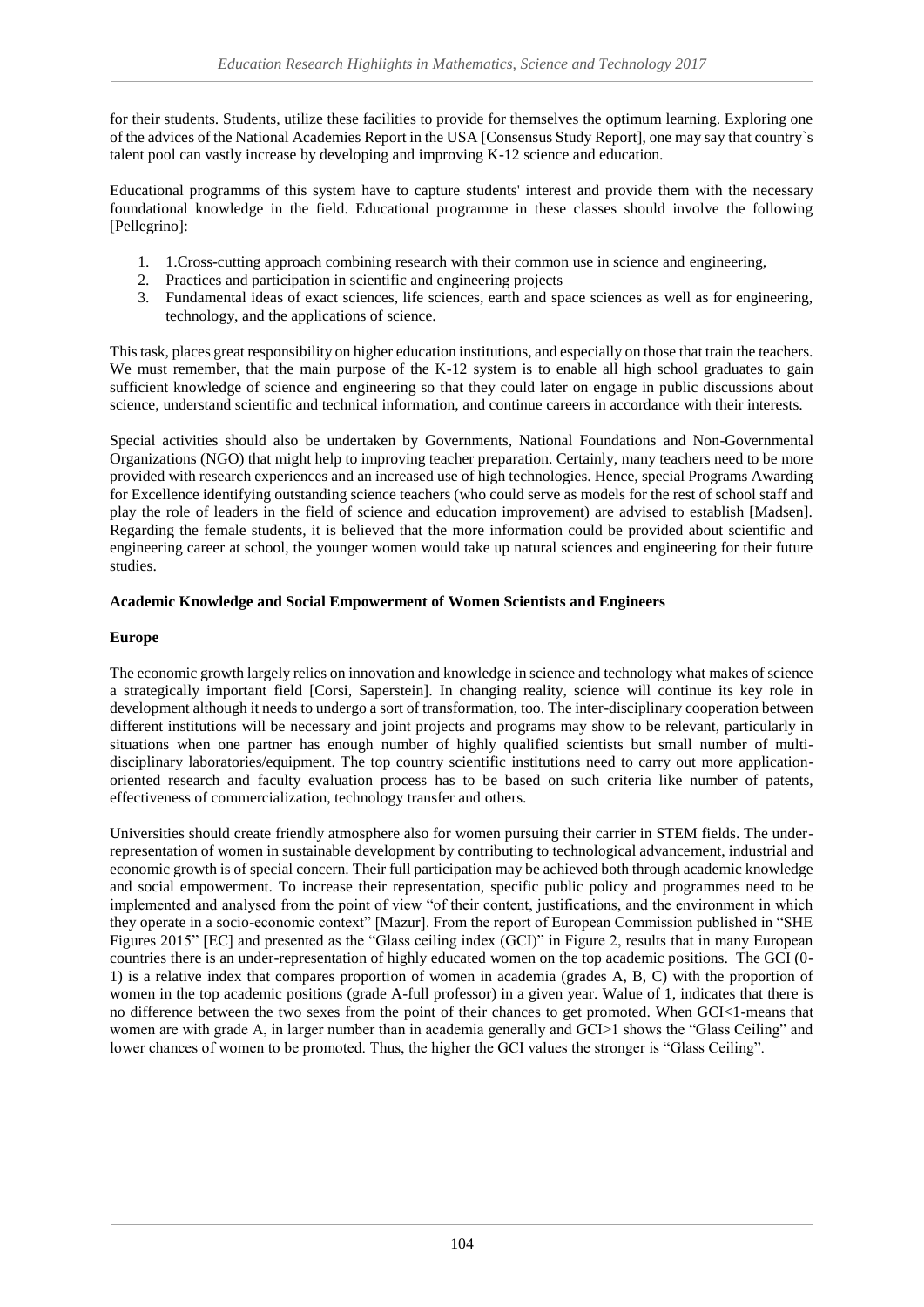

[OECD].

The European Commission working document on women and science reported that "Scientists have the longest period of qualifications, high level of career insecurity and international mobility as a key element of their careers" [Benchmarking Policy]. From these reasons, for women scientists to reconcile family responsibilities and work is very difficult.

In Europe, only 32% of researchers are women and women constitute 54% of teaching staff, but tend to be concentrated in the lower academic positions [MoRRI].

In the East Europe, women make up more than 50% of scientific population, thus they constitute a critical factor in development, especially because of their demographic strength.

Difficulties in advancements of women scientists, and academics means an inadmissible misuse of human resources. Although some of women have achieved academic knowledge, most of them do not hold decisionmaking positions. The reasons include: the lack of confidence, discrimination, and the lack of leadership training. One may conclude that highly skilled workforce of East Europe is not completely involved into economic growth.

# **Poland**

#### *General View*

Accordingly to the Global Gender Gap Report 2015 [GGGR], Poland is characterized by the key indicators, as presented in Table 2.

| Table 2. Key indicators of Poland [GGGR]. |            |  |  |
|-------------------------------------------|------------|--|--|
| Total population (millions), 2015         | 38.00      |  |  |
| GDP (US\$ billions), 2015                 | 429.52     |  |  |
| GDP (PPP) per capita                      | 23,952 USD |  |  |
| Population growth (%)                     | $-0.12$    |  |  |
| Mean age of marriage for women            | 25         |  |  |
| Overall population sex ratio( $m/f$ )     | 0.94       |  |  |
| Year women received right to vote         | 1918       |  |  |
| Fertility rate (births per woman)         | 1.30       |  |  |

There are more women than men in Poland. Women constitute about 50% of the workforce. The population growth and the fertility rate are very low, indeed. Economic Participation and Opportunity of women and men in Poland [GGGR] are presented in Table 3.

Table 3. Economic Participation and Opportunity of Polish citizens [GGGR].

| - |  |  |  |
|---|--|--|--|
|---|--|--|--|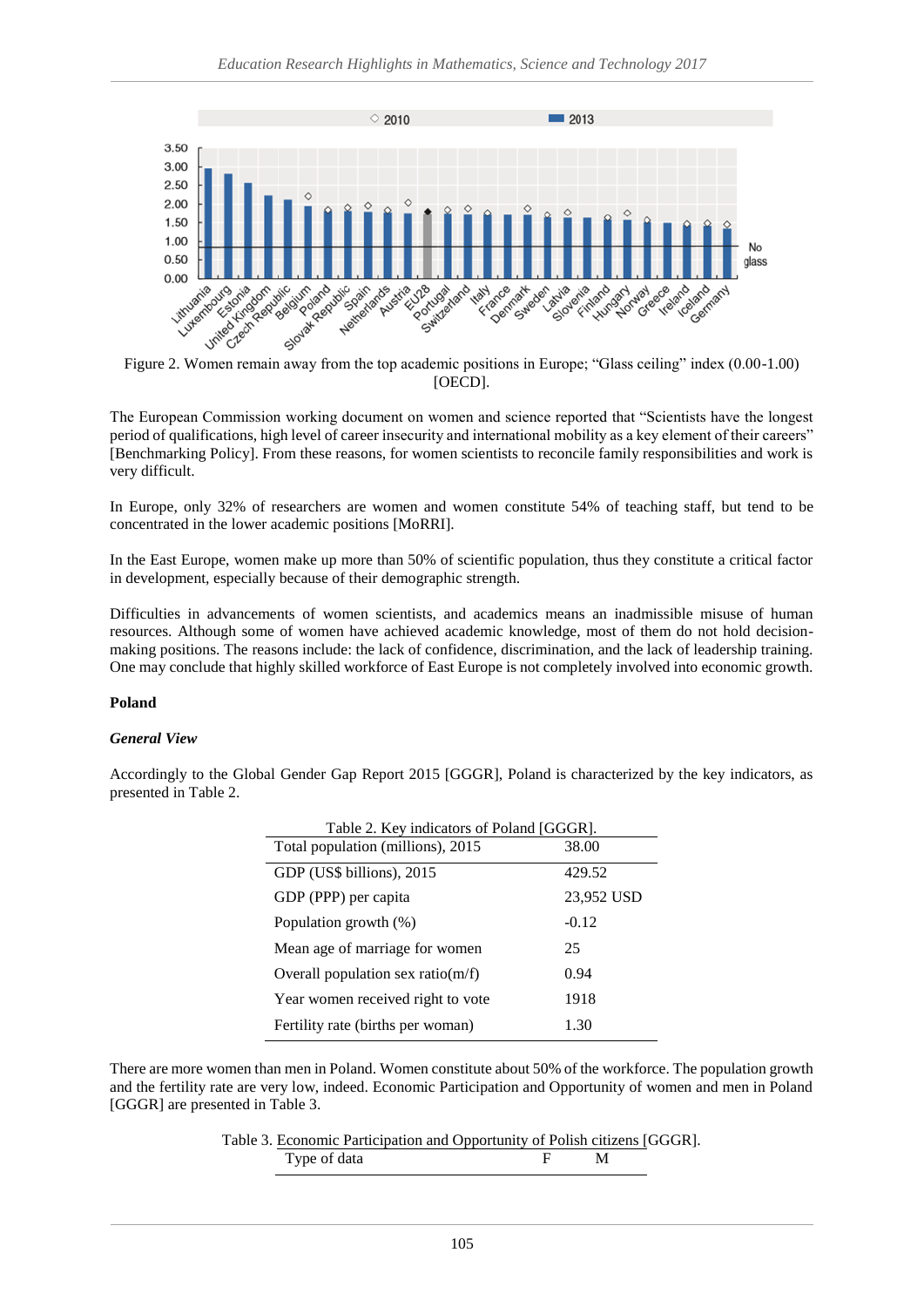| Labour force participation             |  | 48% | 61%          |
|----------------------------------------|--|-----|--------------|
| Income (PPP USD)                       |  |     | 8.769 14.147 |
| Legislators, senior officials, and 34% |  |     | 66%          |
| managers                               |  |     |              |

There is no illiteracy in Poland, and Polish women are in majority responsible for primary and secondary education. In general, they have a higher educational attainment than men.

As it is demonstrated in Table 4, the political empowerment in Poland looks more and more optimistically. In the last 20 years, Poland had three female prime ministers and generally an increasing percentage of women occupy with politics.

Table 4. Political Activity of Polish men and women [GGGR].

| <b>Political Activity</b> |               |      |
|---------------------------|---------------|------|
| Parliament                | $\mathcal{L}$ | 73   |
| Ministerial positions     | 22.5          | 77.5 |

It is important to note that in Poland, women have a full access to education. On their own decision it depends whether they choose it or not. Nevertheless, in spite of such possibilities, Polish women are still substantially underrepresented on the higher ranks of scientific and academic career [Reszke,]. About 20% of them work in technical sciences, 40 % in social sciences and 40% in medical and agricultural sciences [18]. Such statistical distribution is caused by a traditional rather than a liberal model of woman and her role as a « wife, mother or housewife" in Polish society. Due to stereotype ideas, professionally or publicly active woman, in many cases, does not receive a suitable encouragement neither from the men` s side nor from women in general. Since the collapse of the Communism in 1989, however, significant socio-economic changes took place in Poland and more rarely professions are divided into "feminine" or "masculine", as it used to be.

Statistics shows also that about 61 % of women scientists are married, 15% are divorced or in separation, 16% are single, and 8% are widows. They have one (33%) or two (30%) children, rarely three or more (5%) while 31% has no children at all [Iwaszczyszyn].

In conclusion, majority of Polish women scientists are married, have a small number of children and the most important for them is to have a happy family life and to keep equilibrium between profession and family obligations.

#### *University of Wroclaw as a Case Study*

One of a basic measures of high school development is the number of its students. In the 300 years history of the University of Wroclaw (founded in 1702) including 50 years of its post-was history, one may distinguish several periods of increase and decrease of the number of students. A dangerous permanent decrease of about 500 students per year took place around 1978 and lasted till 1985 [Zagożdżon]. It was an unprecedented phenomenon in the whole Poland. Those years in Poland, in the time of communist governance, were characteristic of a deep regress both in science and in high education. After, 1985, the number of students including the female students was slowly increasing every year.

The last statistical data on employement at the University of Wroclaw as demonstrated in Table 5, are the following:

| Table 5. Employment at the University of Wroclaw (status quo on 31 December 2015 [ BIP, Krzykawiak]). |
|-------------------------------------------------------------------------------------------------------|
|-------------------------------------------------------------------------------------------------------|

| Number of academic teachers:                              | 3496 |
|-----------------------------------------------------------|------|
| Full professors                                           | 261  |
| Associate professors                                      | 307  |
| Lecturers                                                 | 542  |
| Phd doctors                                               | 1017 |
| Others (assistants, librarians,<br>technical personeletc) | 1498 |
|                                                           |      |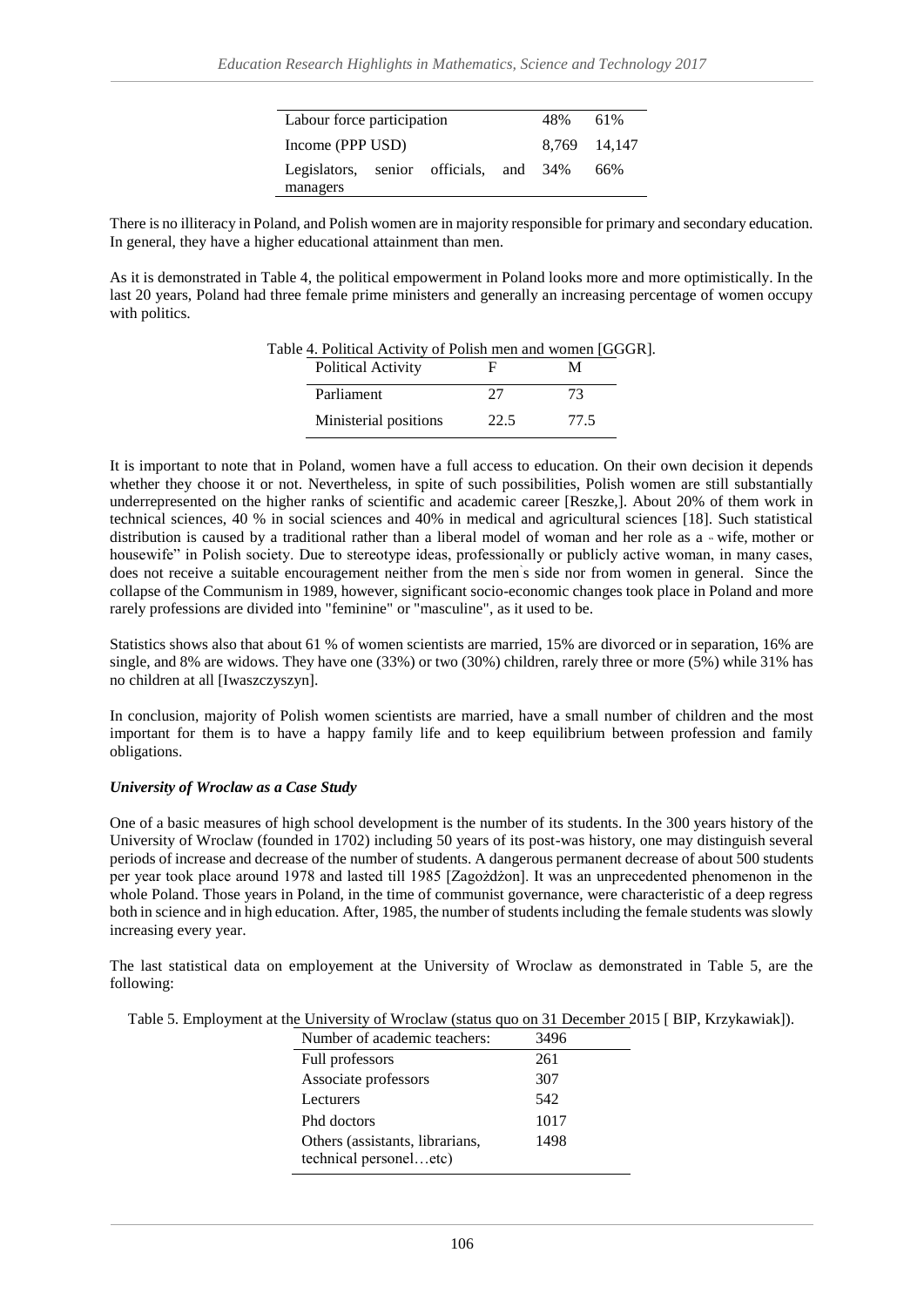| Total number of students:   | 32 000 |
|-----------------------------|--------|
| Female students (%)         | 65     |
| Residents                   | 20 307 |
| Evening & external students | 11 250 |
| Foreign students            | 806    |
| PhD students                | 1334   |

An average number of female students at the University of Wroclaw is about 65 % and is slightly higher than statistical value (51.4%) for the whole Poland in years 2013-2014.

Women constitute also a large percentage of those completing the higher education. At the University of Wroclaw, the number of graduated female students in Mathematics, Physics and Chemistry is 78%, 29% and 69%, respectively. The least in Physics (29 %) indicates a significant underrepresentation of women in this "nonfeminine" discipline. For comparison, in the Humanities, traditionally considered to be the female-dominated area [BIP], the number of diplomas given to them considerably exceeds those in natural sciences and reaches almost a 100 % [BIP]. At the University of Wroclaw, women constitute 15 % of full professors but in the Faculty of Chemistry this value, hopefully, approaches 30 %. Nevertheless, despite that women account for half of the university graduates they represent a minority at higher university positions. As prof. Etzkovitz, American sociologist, explains "They disappear in disproportionate numbers at each stage of the academic ladder"....a phenomenon often referred to as the "leaking pipeline" [Etzkowitz,].

A discussion whether being a wife and a mother excludes academic excellence and career progress is still opened in Poland especially that this situation is likely to almost all post-communist countries of East Europe. Accordingly to European Comission raport in 2013 [BP] among 25 countries involved in this report, only 5 of them (Romania, Turkey**,** Latvia, Portugal and Finland) have proportion of women full professors above 20%. This raport indicates also that in these countries also number of female PhD graduates are higher than in others. Hence, one may directly conclude that the more female PhD graduates is at the university, the higher percentage of females attain the title of full professor.

# **Networking and Non-Governmental Organizations**

Nowadays, different social platforms including those of academic type (Research Gate, Academia, etc) enable the networking of scientists worldwide. In academic world, it is not enough to be smart and work the full day long, to make it to the higher rank of professional ladder. Important are connections and networking between collegues from different fields and specializations since it rises up the chances attaining the top position at academia or university.

# **INWES - International Network of Women Engineers and Scientists (www.inwes.org)**

In today's world, rapid technological change and international competitiveness require the full participation of educated women in the country's development. This issue was analyzed during, the World Conference on Science for the 21st Century in Budapest 1990, convened by the UNESCO and the International Council for Science. During this meeting, the "*Article 90*" was adopted encouraging special efforts to be made toward the establishment of an international network of women scientists and engineers. It has happened that through the support and encouragement of the Canadian Commission for UNESCO, and a successful grant from UNESCO, 20 women representing 10 countries and 8 organizations met in Canada, in May 2001, to explore the creation of such a network. During the ICWES12 (International Conference of Women Engineers and Scientists) in Ottawa, July 2002, delegates from all over the world supported the creation of the INWES, i.e. International Network of Women Engineers and Scientists. The vote from representatives of 30 countries was unanimous. The author was in the first Interim Board and in two consecutive terms (2002-2011) served as the INWES Board Director, representative of East Europe Region.

In April 2003, INWES was incorporated as a non-profit corporation under the laws of Canada. INWES is a global network of organizations for women in Science, Technology, Engineering and Mathematics (STEM), reaching nowadays over 60 countries worldwide and about 300 000 members. INWES is a not-for-profit corporation, governed by a Board of Directors, representing organizations, corporations, universities/ institutes, and individual members in 12 global regions. The main INWES mission is to strengthen the capacity of individuals, organizations, and corporations; to influence policies in STEM worldwide and encourage the education, recruitment, retention,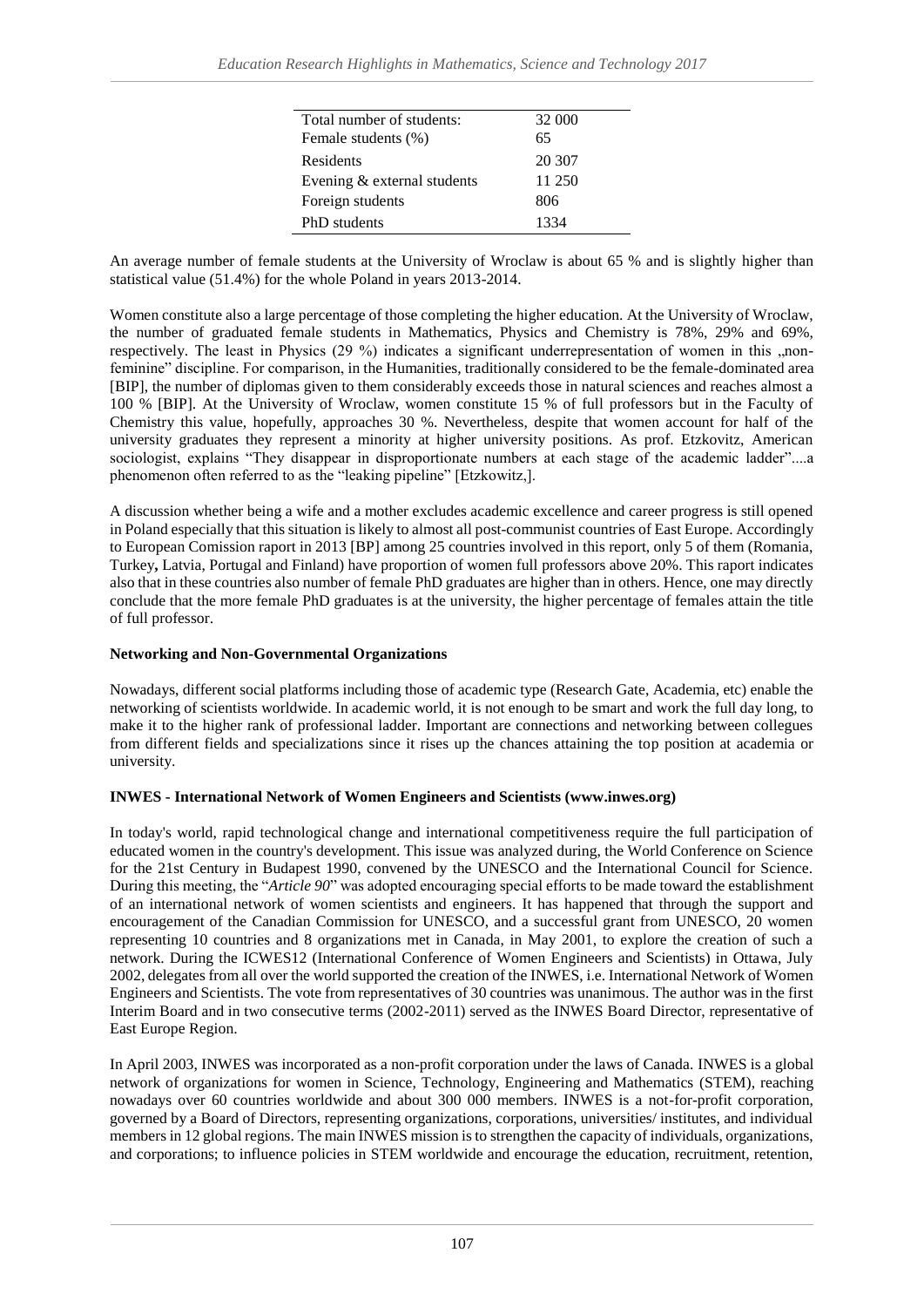support, and advancement of professional women and students through an international network of organizations and experts.

In April 2008, INWES became an official NGO partner of the operational type with UNESCO while in April 2017 has received the consultative status with the Economic and Social Council (ECOSOC). INWES is the only one NGO organization on women in science and engineering with this ECOSOC status. It gives many possibilities for the INWES members to have a contact with the United Nations Secretariat and to be engaged in the various UN programs, funds and agencies.

As for now, this partnership involved a dynamic cooperation through helping women and girls worldwide to have access to education, especially in Science and Engineering. So far, apart from its annual activities (educational programs, regional workshop and symposia…) INWES organized several global conferences, so called ICWES (International Conferences on Women in Engineering and Science) conferences:

In 2002-Ottawa (Canada), 2005-Seul (South Korea), 2008-Lille (France), 2011-Adelaide (Australia), 2014-Los Angeles (USA) and in October 2017 the next conference will take place in New Delhi (India). The Board Directors are leaders of different INWES Committees like:

- Project Committee to identify opportunities to collaborate with organizations and corporations in providing programs, projects, and different events;
- Communication Committee to share good practices among members by providing resources for professional development, and distribution of materials; to ensure appropriate representation of women on international and regional decision making fora,
- Advocacy Committee to establish a worldwide web portal for information on women in STEM [\(www.inwes.org](http://www.inwes.org/) )
- Conferences Committee -to organize global ICWES conferences and Regional meetings, to collaborate with UNESCO and others on international campaigns to raise awareness about STEM issues and others.

The INWES branches were created already in Asia, Africa, Europe and in the USA it is under preparation.

*INWES Regional Symposium on Women Scientists and Engineers of New EU Countries and Eastern Europe; "Strategies for a Highly Skilled Global Workforce"- June 2007, Wroclaw, Poland*

The above mentioned reasons and the membership of Poland in European Union (since 2004), obliged the author, a women researcher, at that time in service as the INWES Board Director for East Europe Region, to organize in Poland Symposium on Women Scientists and Engineers. This, with the help of Ministry of Science and High Education of Polish Republic, University of Wroclaw, City Mayor of Wroclaw and CIDA (Canadian International Development Agency), was held at the University of Wroclaw in June, 2007. The Symposium objectives has been chosen to respond to the abovementioned problems as well as to establish the strategy that could increase the number of young people studying science and engineering and to retein women in careers in STEM fields. Discussion on the issue of balancing career and family responsibilities was also carried out and women saw a variety of models on how to balance family and career.

Polish universities decision makers and administrators such as rectors, vice-rectors and deans were also involved in panel discussion on how to promote natural sciences amongst highschool boys and girls. More than 70 women scientists and engineers from 22 countries participated in this Symposium. Those were women of East Europe and Russia, some of West Europe, USA, as well as those of Canada, Asia and Africa.

The post symposium recommendations included the following:

1. Identify factors that facilitate or inhibit :

- a) progression into IT or STEM PhD programs.
- b) completion of STEM PhDs.
- c) career advancement and retention in STEM.

2. Start-up with cooperative efforts with worldwide known STEM Organizations, including American Association for the Advancement of Science (AAAS), UNESCO, *World* Federation of *Engineering Organizations* (WFEO), International Network of Women Engineers and Scientists (INWES), Society of Women Engineers (SWE) and others.

3. Organize profiled highschools in direction of Mathematics, Physics and Chemistry.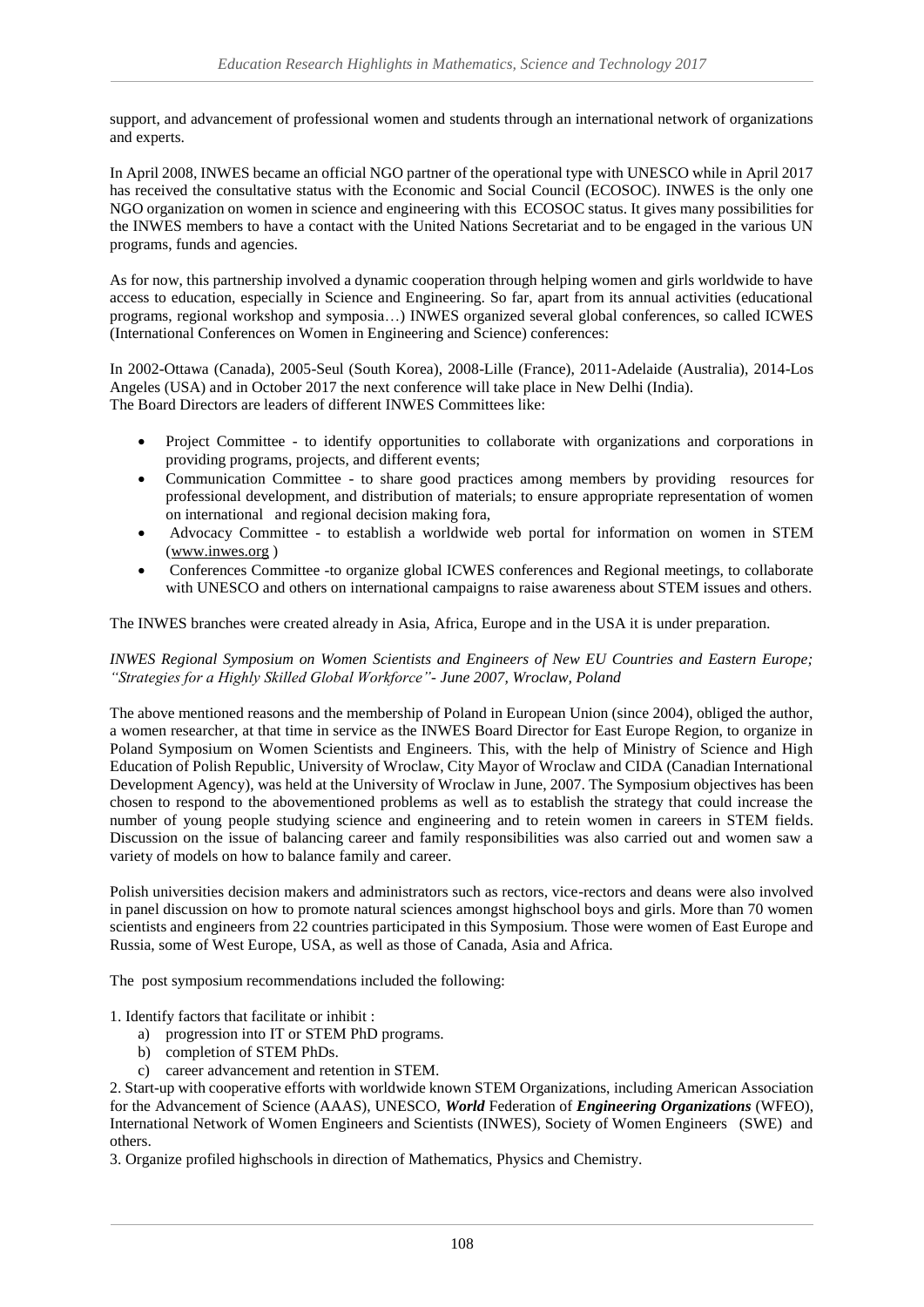4. Send enthusiastic and interesting men and women scientists/ engineers as the role models to several highschools to encourage teenagers to study natural sciences or engineering.

In a fact, representatives of scientists and engineers should be attached to secondary schools to work with teachers and simultaneously to eliminate the myth that to be a scientist or an engineer is either too difficult or for female students it is unfeminine. The last, is a very real fear in the minds of teenage girls. Regarding importance of the role models for teenagers, T*he Catalyst* [T*he Catalyst*] published analysis where the surveyed women identified "lack of senior or visibly successful female/male role models" in 64% and "lack of mentoring in 61%, as among the most important barriers to the advancement of women in academia and industry. A good example may be, the civil female engineers from the university of Technology in Warsaw who presently keeps the position of the Chief of Polish Petroleum "ORLEN" Corporation said that "she was fascinated by the work of her father, a civil engineer", which prompted her to study engineering. She later completed a master of science with distinction in structural steel design and PhD at the Technical University in Warsaw [Żochowska].

# *INWES-Education and Research Institute (INWES-ERI, www.inwes-eri.org)*

INWES is a not-for-profit organization and therefore from time to time may experience some financial problems. and thereforhence, it has been decided to establish a separate, sister organization to better achieve its objectives with regard to funding education in STEM. INWES-ERI was established in 2006 and in 2007 was incorporated by letters patent under the Canada Corporations Act. In 2008- the Institute was designated as a Charitable Organization in Canada (BN# 82690 2751 RR0001) while in 2011, was also registred as a not-for-profit 501c3 organization through reciprocity by the United States of America. The Institute is governed by a Board of Directors, and activities are planned and administered through four committees: Program, Nomination, Finance and Communication.

INWE-ERI goals are the following:

- 1. awarding scholarships, bursaries and grants for students (boys and girls) wishing to study in one of STEM fields,
- 2. carrying out research in both developed and developing countries concerning the fields of STEM publish the results.
- 3. acting as a resource centre and database for information concerning education in STEM fields and collecting best practices in encouraging students to study them.
- 4. developing and maintaining a website to raise public awareness concerning these fields of study and to make the results of research available to the interested public.

INWES-ERI-recent activities involve, workshops, debates, quizzes, and essay competitions (Canada, Africa), developing numerous recommendations to facilitate young generation, and particularly for females, to study STEM fields and to make women more visible at all levels.

# **Other Forms of Bringing Children and Young People Closer to Learning**

# **Long Term Cooperation Between Universities and Highschools to Raise the Profile of Science in the School.**

University of Wroclaw has such a 30-years lasting cooperation with one of the best Wroclaw highschools -"XIV LO Wroclaw" what for different universities of the Wroclaw Academic Center gives the best students. Learning exact science (e.g. chemistry, physics, informatics…) in well-equipped university laboratories and having a direct contact with academic staff, brings very positive educational results both for schools, and universities.

Apart from teaching highschool students at universities, there is a good practice of sending enthusiastic and interesting man and women scientists/ engineers to several highschools to encourage teenagers to study natural sciences or engineering and to serve as the role models, particularly for female students.

# **Organizing Mass Science Events for Children and Youth**

A good example may be the case of the Wroclaw Academic Center where since 1998 till nowadays, both in Wrocław and in the surrounding towns, a mass scientific event called Festival of Science every year takes place. It involves enthusiasts of science from all university faculties, university researches (professors, doctors, phd students…), student scientific associations, Wroclaw and regional authorities and the school teachers. It takes 8 days in the city of Wroclaw and then extra two-days presentations in 4 towns of the region of Lower Silesia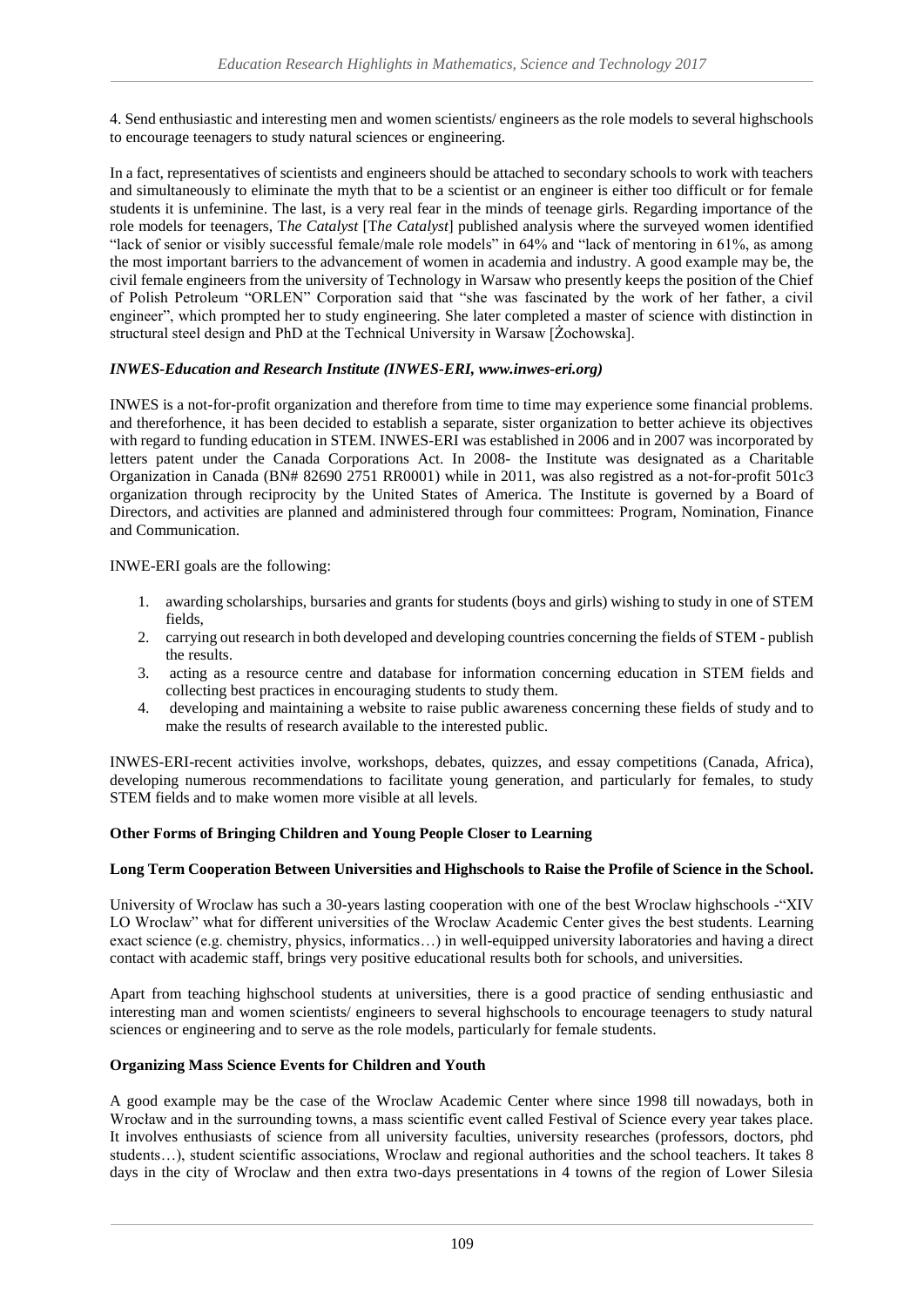(Wroclaw is its capital). School pupils and average tax payers participate in this event and find the answers on the cuttingedge civilization dilemmas of the contemporary world. The Festival of Science offers proposals in the form of lectures, experimental demonstrations, discussions, galleries, expositions…etc, from all scientific and engineering disciplines including such *avant gard* fields like Bio-, and Nano-technology. Humanities, legal sciences, socio-political, medical, economic, and art disciplines are also presented to a significant extent. Young people and especially school pupils have a chance to meet with science and engineering to decide later on whether to choose them for their studies or not.

# **Children`s Universities (UD)**

In Poland, since 2007, the so-called Children`s Universities in several Academic Centers like Warsaw, Cracow, Wroclaw and Olsztyn have been established. Classes are conducted by scientists, specialists in various fields, artists and entrepreneurs and children have chance to participate in lectures and workshops trying to discover and understand the world around them. Already 20,000 children aged 6-13 years have taken part in such studies, learning many areas of science in an active and researching way. The content-related program is checked out by the Scientific Council, which together with Organizational Committee of a given UD elaborates the university program and invites the corresponding lecturers. Each year, around 500 researchers and specialists carry out more than 500 lectures and 600 workshops for children coming to colleges and universities.

#### **Science Centers**

In Poland there are four Science Centers and the most reknown is the first one, i.e. the Copernicus Science Center in Warsaw. Their goal is to promote and popularize science. These are not musea. There are no showcases or guides. Visitors can learn about the laws of nature by conducting their own experiments in interactive exhibitions. It's a space that inspires visitors to observe, experience, pose questions, and seek the right answers. It depends on how much one wants to take from this. In Copernicus Science Center in Warsaw, there are over 400 exhibits. Although at first glance we can get the impression of chaos, the exhibits are grouped thematically. The boundaries between them are fluid, as in the world around us. The most interesting things happen at the junction of science, interpenetrate and complement each other. Exhibitions in the Scientific Centers are like a living organism that is constantly changing. These places are very popular amongst pupils and high school students and tickets must be purchased well in advance.

#### **CONCLUSIONS**

The advancement of today`s cutting edge technologies along with the present and future international competitiveness, requires to ensure an appropriate education of young generation, specifically in exact sciences such as Mathematics, Physics, Chemistry and engineering. Children –boys and girls-should meet with science and technology as early as possible so they can further stimulate their ability to continue learning and research in STEM. The educational process of young people must develop intellectual potential, in particular creativity that should be directed to future innovations, invention and decision-making. The continued increase of scientific and technical knowledge should be ensured not only at grammar schools and highschools but also by the contacts and career orientation with universities, technical schools and high-tech industries. An additional help in popularization of science among the youngest generation are the Children`s Universities and Scientific Centers.

Public media also can help by inviting both female and male scientists/engineers into the STEM programs. They may play a role models for the young people, directing them to the right career path. Particularly, women scientists should get prominent positions in the programs related to science and technology, so they can represent the points of view of women, and serve as role models.

Beyond the abovementioned efforts fostering development of education and science, a great importance to increase the innovations has the innovative society. In such societies important are also certain psychological factors such as:

1. The social trust - the basic factor of innovative society- that is directly related to:

- willingness to use new technologies
- spontaneity and social openness
- higher level of mobilization and activity
- 2.The social capital factor of development of quality of life and civilization competences

3.The role of leadership in creating conditions for the development of innovation.

All these factors will provide strength, prestige and prosperity for the country.